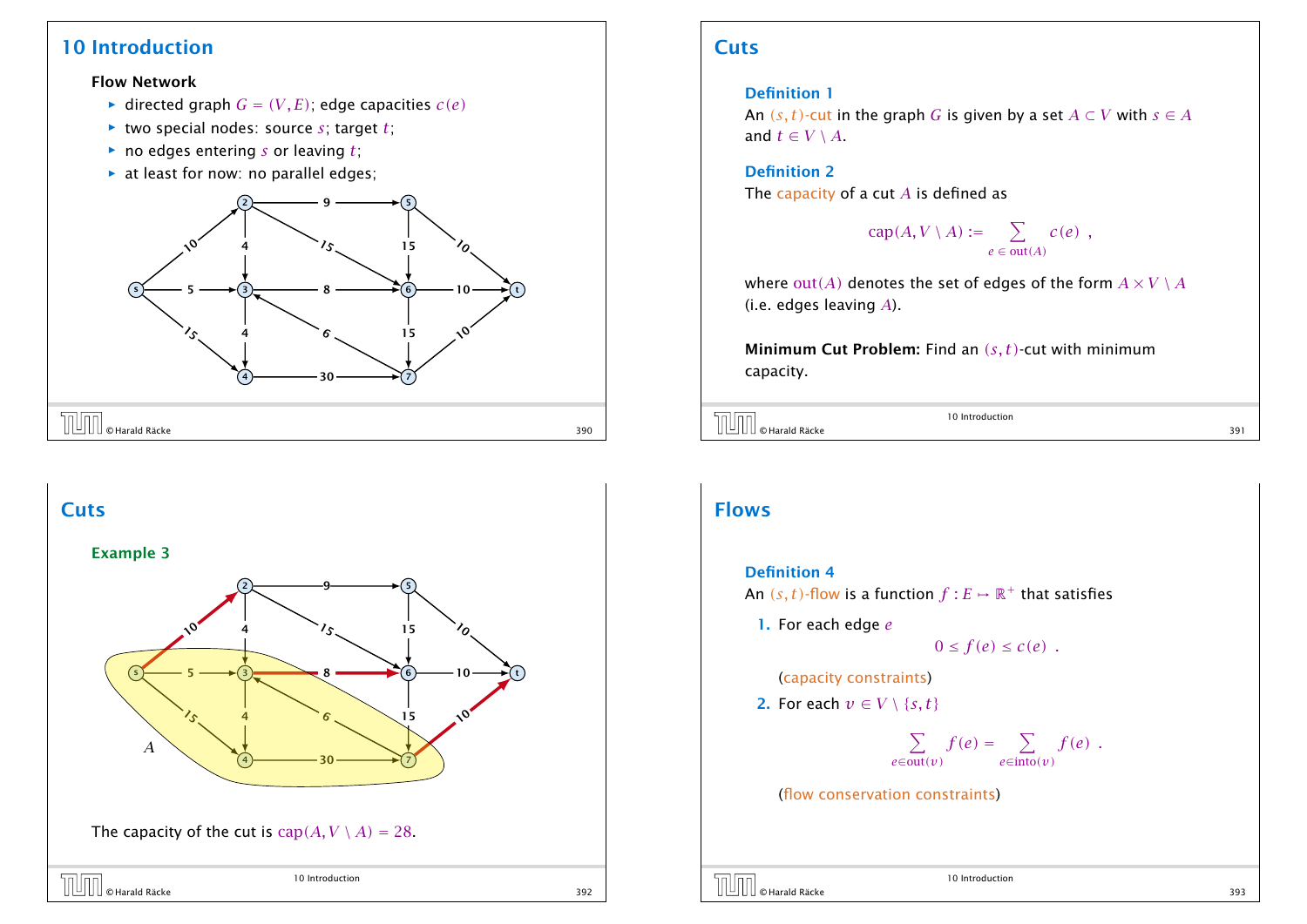## Flows



$$
\mathrm{val}(f) = \sum_{e \in \mathrm{out}(s)} f(e) .
$$

Maximum Flow Problem: Find an *(s, t)*-flow with maximum value.



Proof.

Flows

$$
\text{val}(f) = \sum_{e \in \text{out}(s)} f(e)
$$
\n
$$
= \sum_{e \in \text{out}(s)} f(e) + \sum_{v \in A \setminus \{s\}} \left( \sum_{e \in \text{out}(v)} f(e) - \sum_{e \in \text{in}(v)} f(e) \right)
$$
\n
$$
= \sum_{e \in \text{out}(A)} f(e) - \sum_{e \in \text{into}(A)} f(e)
$$

The last equality holds since every edge with both end-points in *A* contributes negatively as well as positively to the sum in Line 2. The only edges whose contribution doesn't cancel out are edges leaving or entering *A*.  $\Box$ 

| $\left[\begin{array}{ccc} \boxed{1} & \phantom{1} & \phantom{1} & \phantom{1} \\ \phantom{1} & \phantom{1} & \phantom{1} & \phantom{1} \\ \phantom{1} & \phantom{1} & \phantom{1} & \phantom{1} \\ \phantom{1} & \phantom{1} & \phantom{1} & \phantom{1} \\ \phantom{1} & \phantom{1} & \phantom{1} & \phantom{1} \\ \phantom{1} & \phantom{1} & \phantom{1} & \phantom{1} \\ \phantom{1} & \phantom{1} & \phantom{1} & \phantom{1} \\ \phantom{1} & \phantom{1} & \phant$ | 10 Introduction |     |
|----------------------------------------------------------------------------------------------------------------------------------------------------------------------------------------------------------------------------------------------------------------------------------------------------------------------------------------------------------------------------------------------------------------------------------------------------------------------------|-----------------|-----|
|                                                                                                                                                                                                                                                                                                                                                                                                                                                                            |                 | 394 |

Flows

Lemma 7 (Flow value lemma)

*Let f be a flow, and let*  $A \subseteq V$  *be an*  $(s, t)$ *-cut. Then the net-flow across the cut is equal to the amount of flow leaving s, i.e.,*

$$
\operatorname{val}(f) = \sum_{e \in \operatorname{out}(A)} f(e) - \sum_{e \in \operatorname{into}(A)} f(e) .
$$

© Harald Räcke 396

10 Introduction